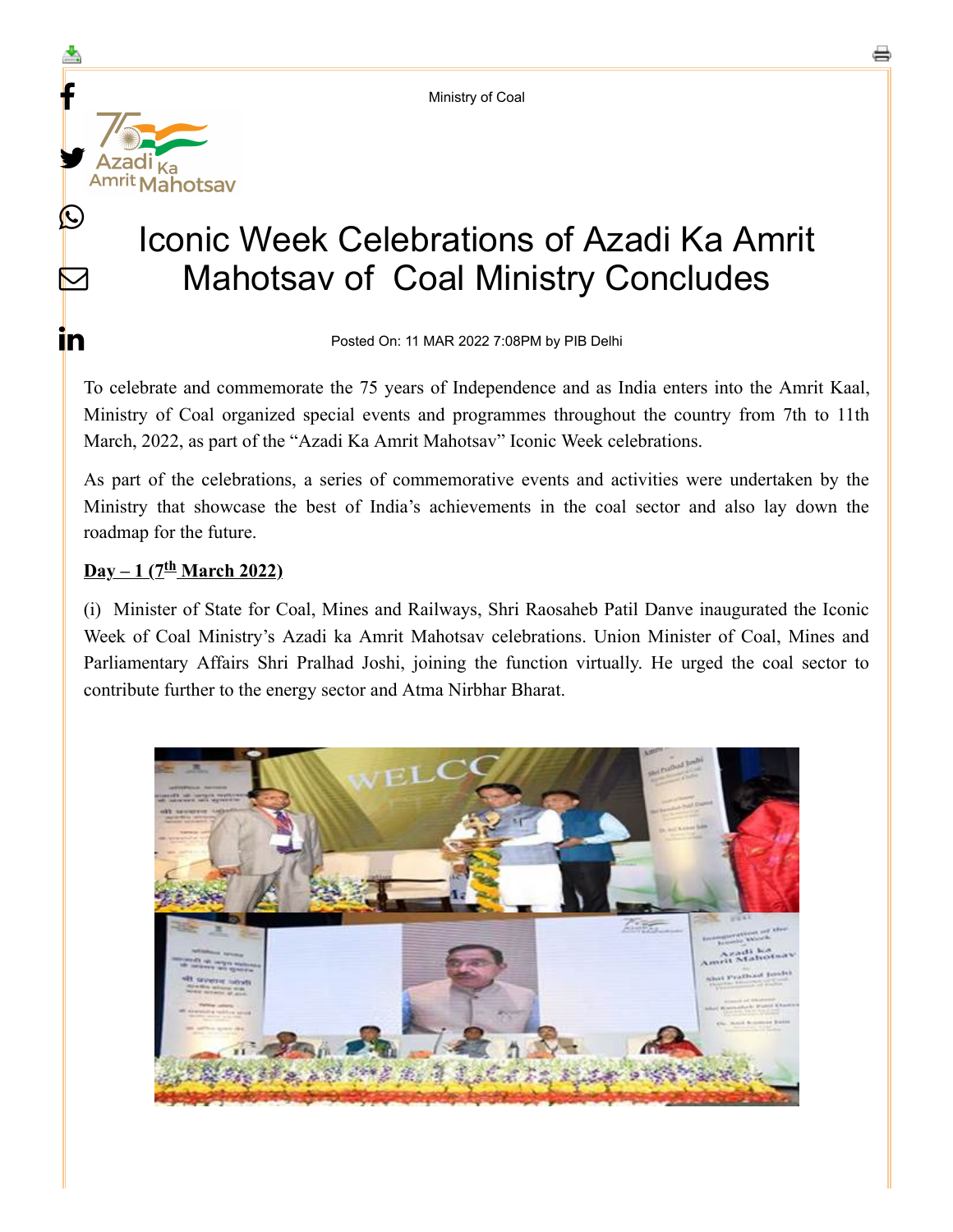(ii) A talk on "Future of coal based electricity generation in India" was given by Shri. Rakesh Kacker, Former Secretary, Government of India in the presence of Secretary(Coal) and other senior officers of the Ministry of Coal and CPSUs through virtual mode.  $\mathbf{f}$ 

(iii) A Blood Donation Camp was organised by the Ministry and large number of employees have donated blood.

(iv) A Quiz contest on the theme-Freedom Struggle was organized in the Ministry. Officials of the Ministry participated in large numbers in the event.

# $\frac{\Delta_{\text{day}}-2(8^{\text{th}})}{\text{March }2022}}$

(i) A talk on "Environment and Social Sustainability in Coal Mining" was given by Dr. Ashok Jain, **M**Adviser (GHD), NHAI, M/o Road Transport and Highways.



(ii) A Slogan writing contest on the theme-Ideas $@75$  was organized in the Ministry. Officials of the Ministry participated in large numbers in the event.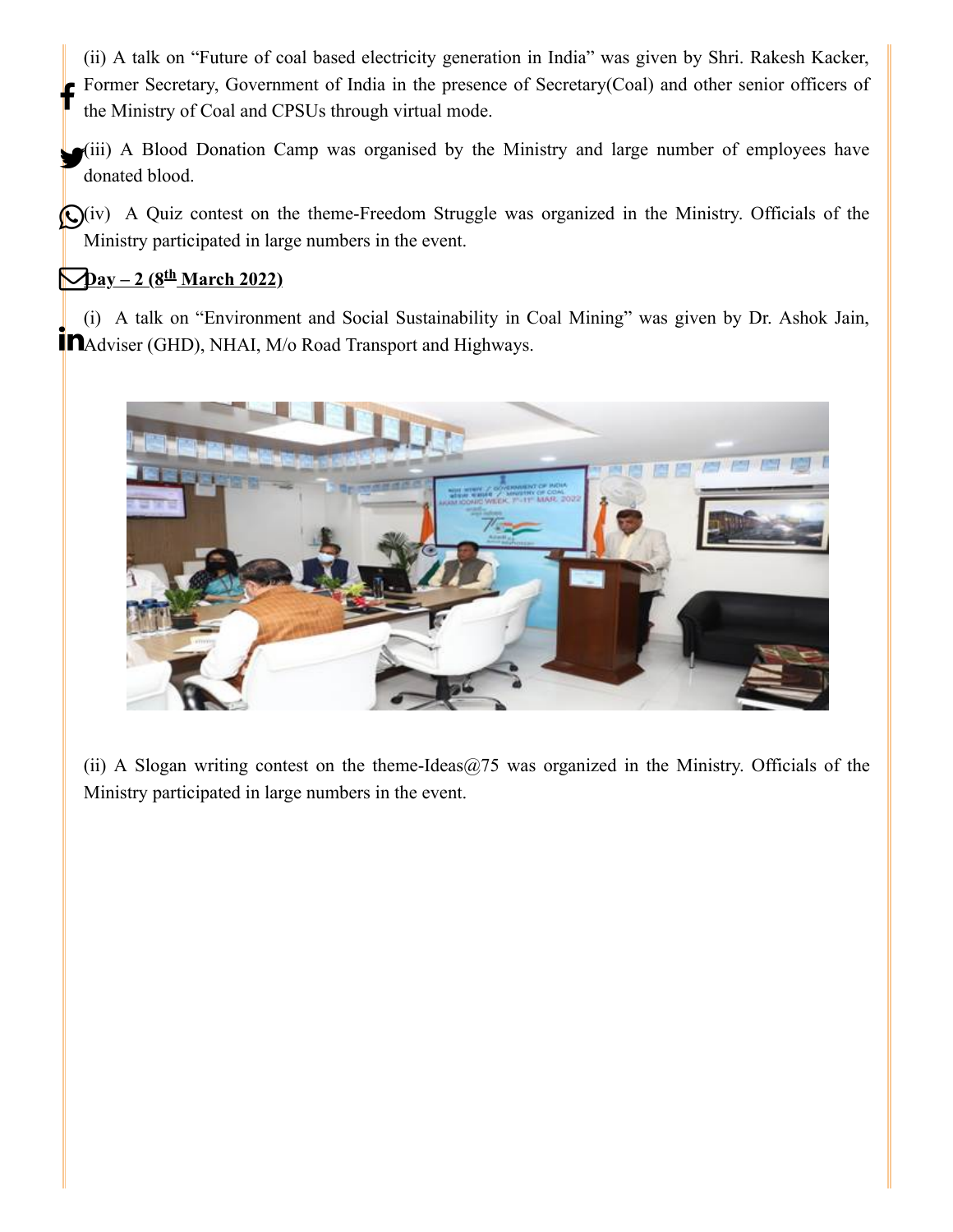

#### <u>**Day – 3 (9<sup>th</sup> March 2022)**</u>

(i) A short film on "Indian Freedom Struggle" was organised for officials of Ministry of Coal.



(ii) Painting Competition for school children of the Ministry Officials/employees on the theme-"Freedom Struggle or India's future @75 years was organized in the Ministry inviting a very enthusiastic response from the little ones.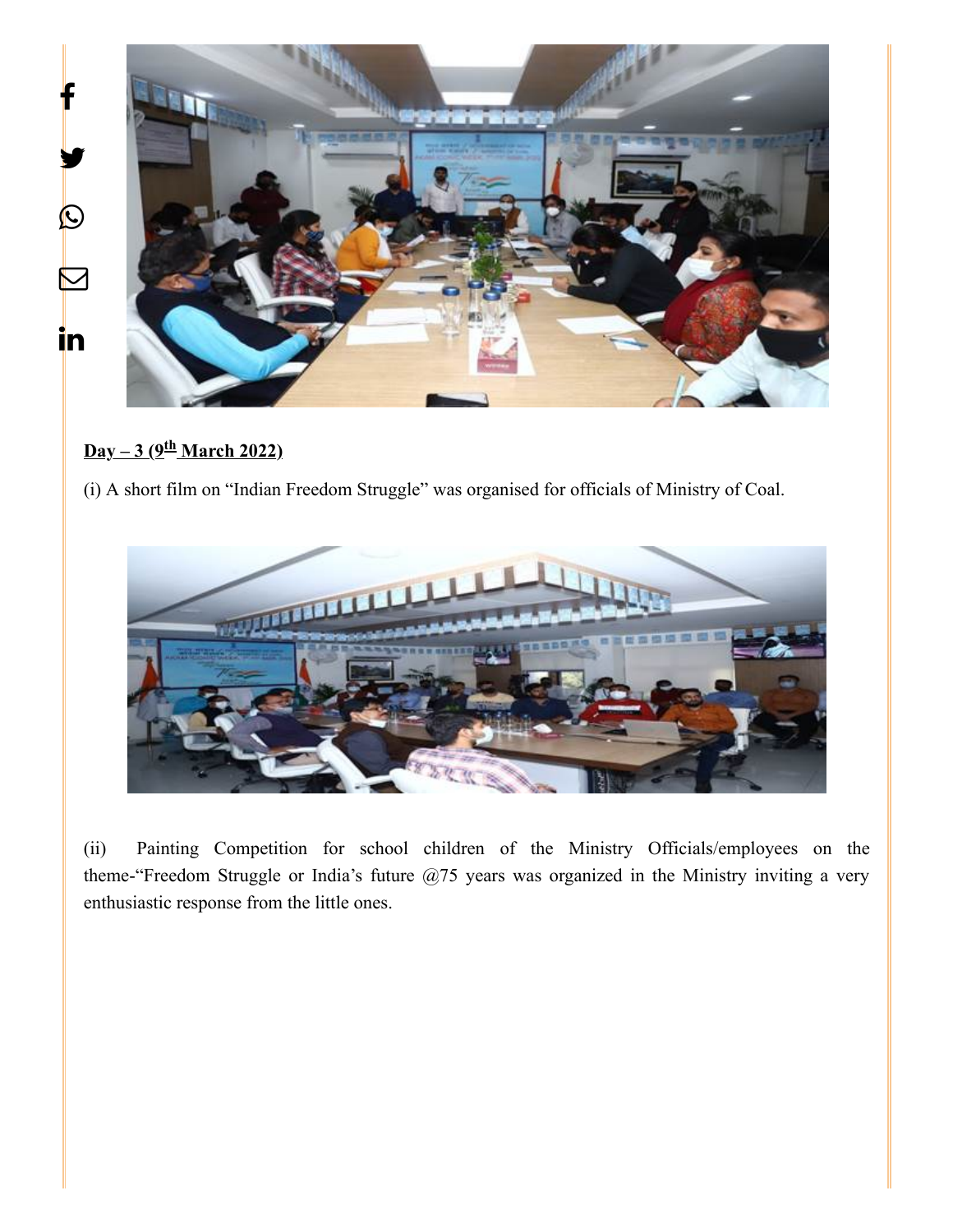

(iii) A talk on "Net Zero Emissions'" was given by Dr. J R Bhatt, Adviser, Ministry of Environment, Forest and Climate Change.



## <u>**Day – 4 (10<sup>th</sup> March 2022)**</u>

(i) A presentation on "Evolution of Rural Electrification Process in India: A Historical Perspective" was given by Prof Atul Kumar, JNU.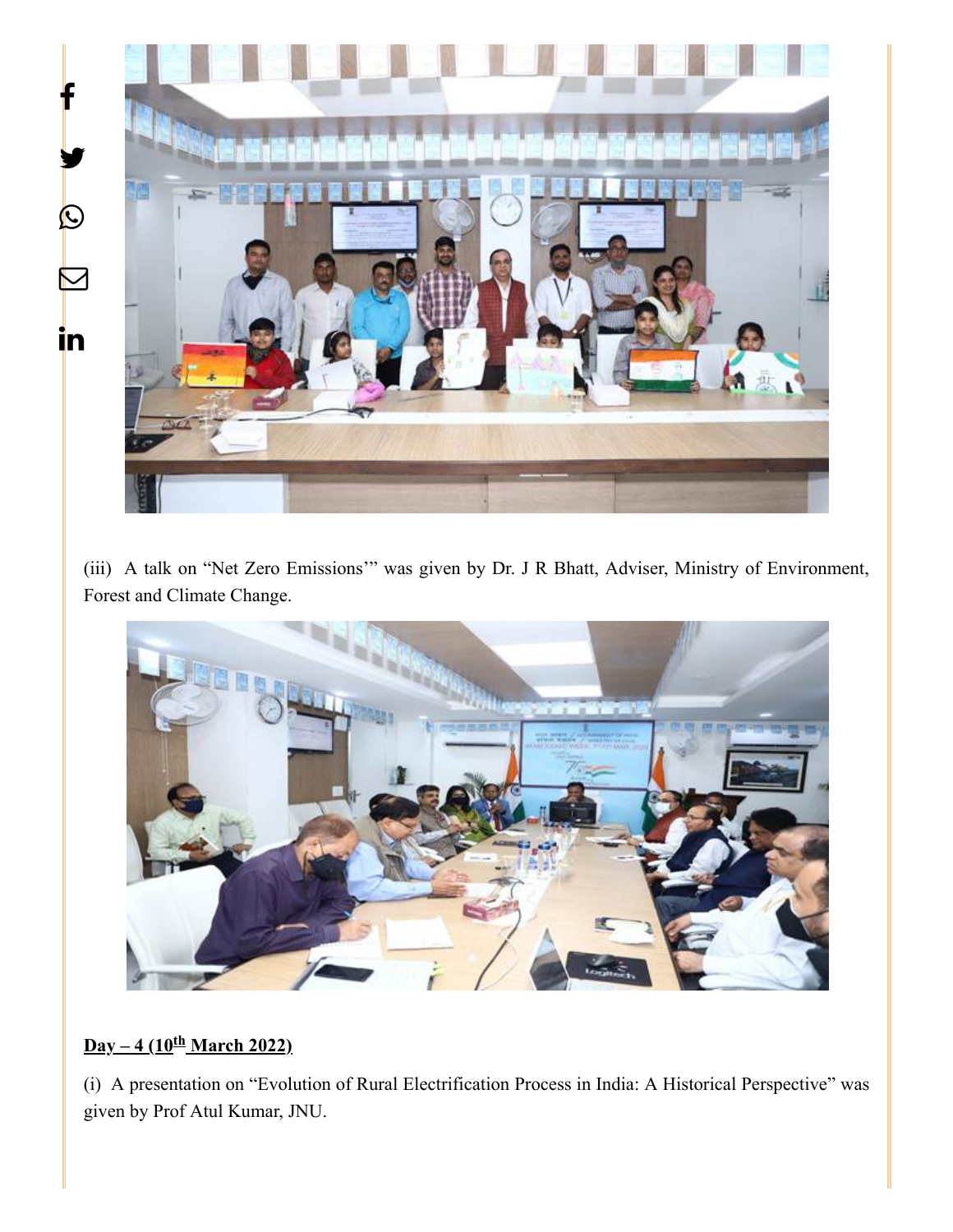

(ii) A Poem recitation contest on the theme Achievements $@75$  was organized in the Ministry. Officials of the Ministry participated in large numbers in the event.

(iii) A second camp of Blood Donation was organised by the Ministry and large number of employees have donated blood.



## **Day – 5 (11<sup>th</sup> March 2022)**

(i) A talk on "India's Energy Transition under a Net-Zero Future" was given by Dr.Vaibhav Chaturvedi, Fellow,CEEW.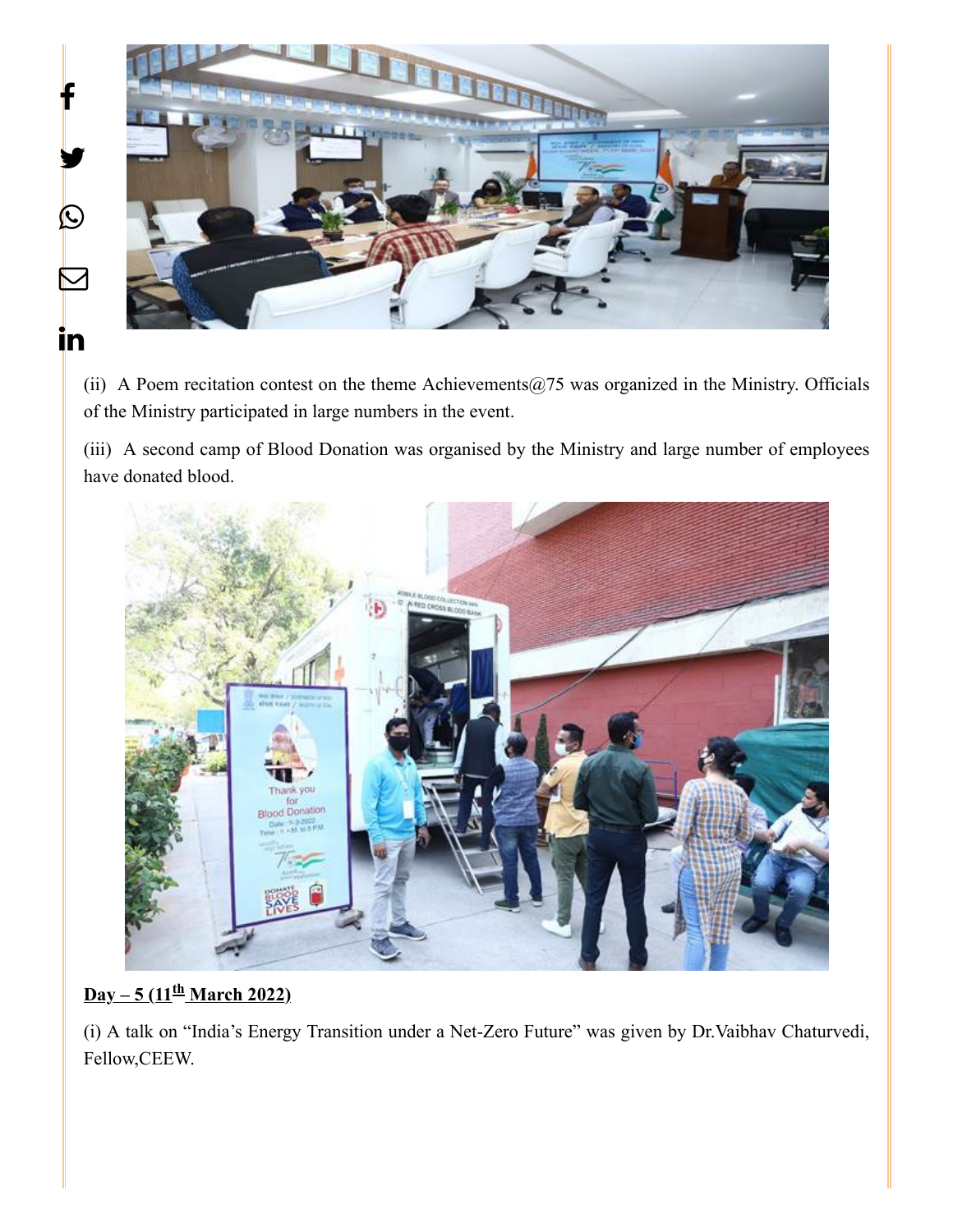

(ii) A declamation contest/debate on the theme Actions@75- Topic "Coal and Climate Change Indian perspective" was organized in the Ministry.

(iii) Dr. Anil Kumar Jain, Secretary, Ministry of Coal addressed the valedictory session and distributed prizes to winners of different competitions held during the week and emphasized the need for celebrating these historical milestones so that the struggle for our Freedom is appreciated by the younger generation for its worth and they are motivated to work harder for the nation building.